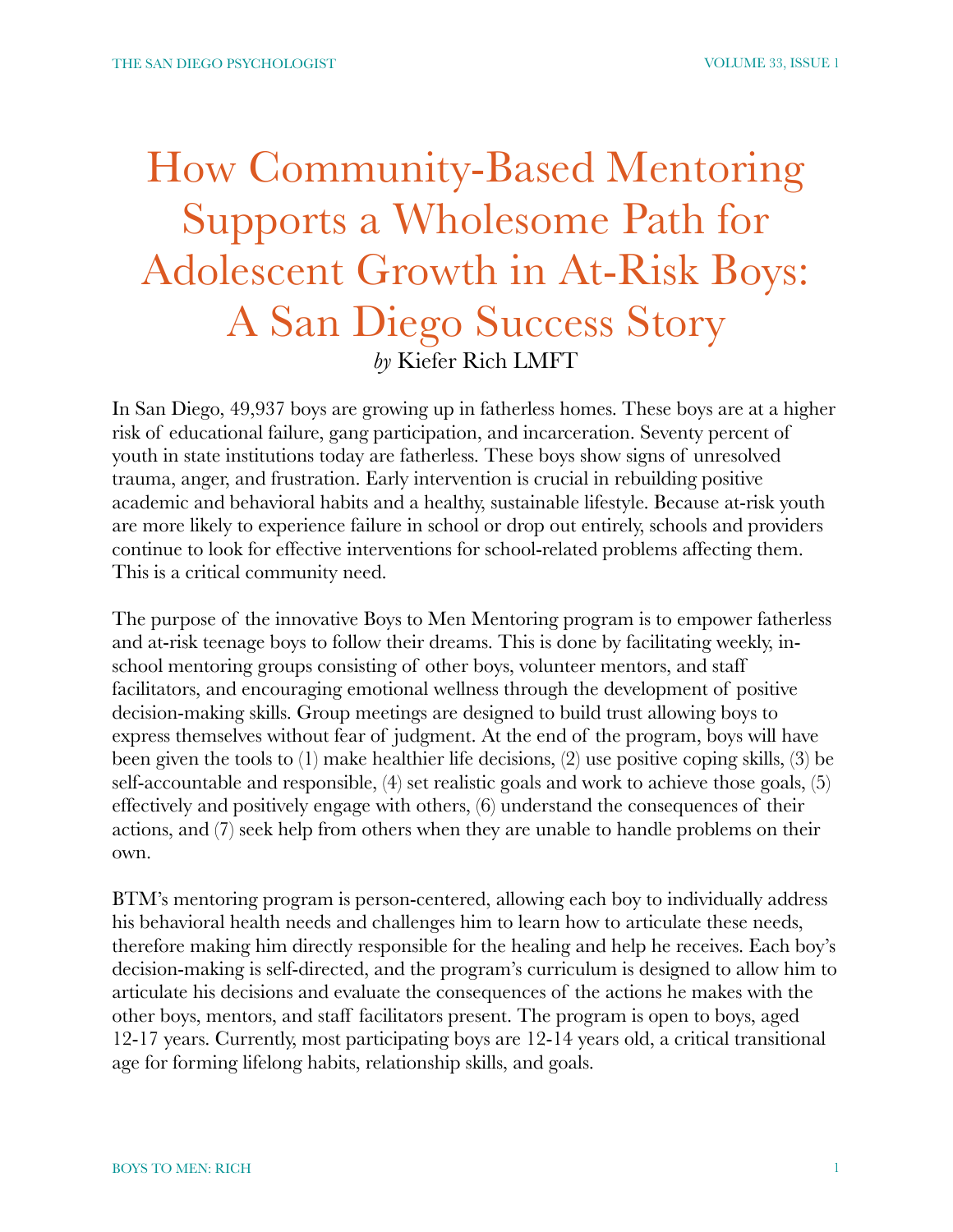One of the most important tenets of BTM is that mentors do not tell the boys what to do, but instead, share with them their own feelings when they were teens, their mistakes and the lessons learned, and the consequences of their actions. This approach encourages the boys to tell the truth about their own challenges, make their own decisions on how to deal with those challenges, and take responsibility for their choices and the consequences of their actions. BTM trains mentors to listen to their instincts and take action if they feel that the boy needs additional support to meet his goals. The program is designed to create a safe space for boys to openly express themselves without the fear of judgment. Staff facilitators are also trained to (1) identify healthy behavioral habits, (2) know the general stages of adolescent development, (3) utilize group dynamics and effective communication skills, (4) employ cultural awareness in group discussions, (5) understand tribe mentality, (6) utilize active listening skills, and (7) understand BTM policies/procedures and mandated reporter obligations.

The weekly mentoring provides boys with caring, male mentors and rewards their success with positive affirmation. Without positive male role models, boys struggle to develop emotional maturity. For many of the boys, the meetings can be the first time they witness men being open and honest. This exposure enables boys to develop more positive decision-making skills by learning how to analyze their choices and assess the consequences of their actions. The ultimate goal is for each boy to prioritize his emotional and mental wellness. To reward participation and improvement, boys are invited to Adventure Mountain Weekend, a transformative, weekend camping experience. Boys are engaged in emotional development activities and a rite of passage that encourages self-reflection and exploration. Boys often shed tears as they relinquish years of anger, gaining greater clarity, and self-confidence. Through these critical breakthroughs, the boys are supported with a community of staff, mentors, and peers.

In September of 2013, the Caster Family Center for Nonprofit and Philanthropic Research at the University of San Diego conducted a case study using a wide variety of methods to collect and analyze data to evaluate the extent to which BTM's goals had been achieved. Over the years, BTM has formed several collaborative relationships with middle and high schools, and the study focused on the participants of the most established middle school site. The participants of this study included individuals from both within and outside the BTM organization. From within BTM, three administrators (including a program founder), five volunteer mentors, eleven parents, and twenty-three boys (ranging in age from 12-15 years) participated in this qualitative research study.

The research questions that guided the study were as follows: (1) How does the collaboration function? (2) What is the impact of the collaboration on participants? (3) To what extent are the goals of both organizations, schools and BTM realized?

While this study elucidated several of the structures and workings of the collaboration, it also documented the effectiveness of the BTM mentoring approach. Many of the boys